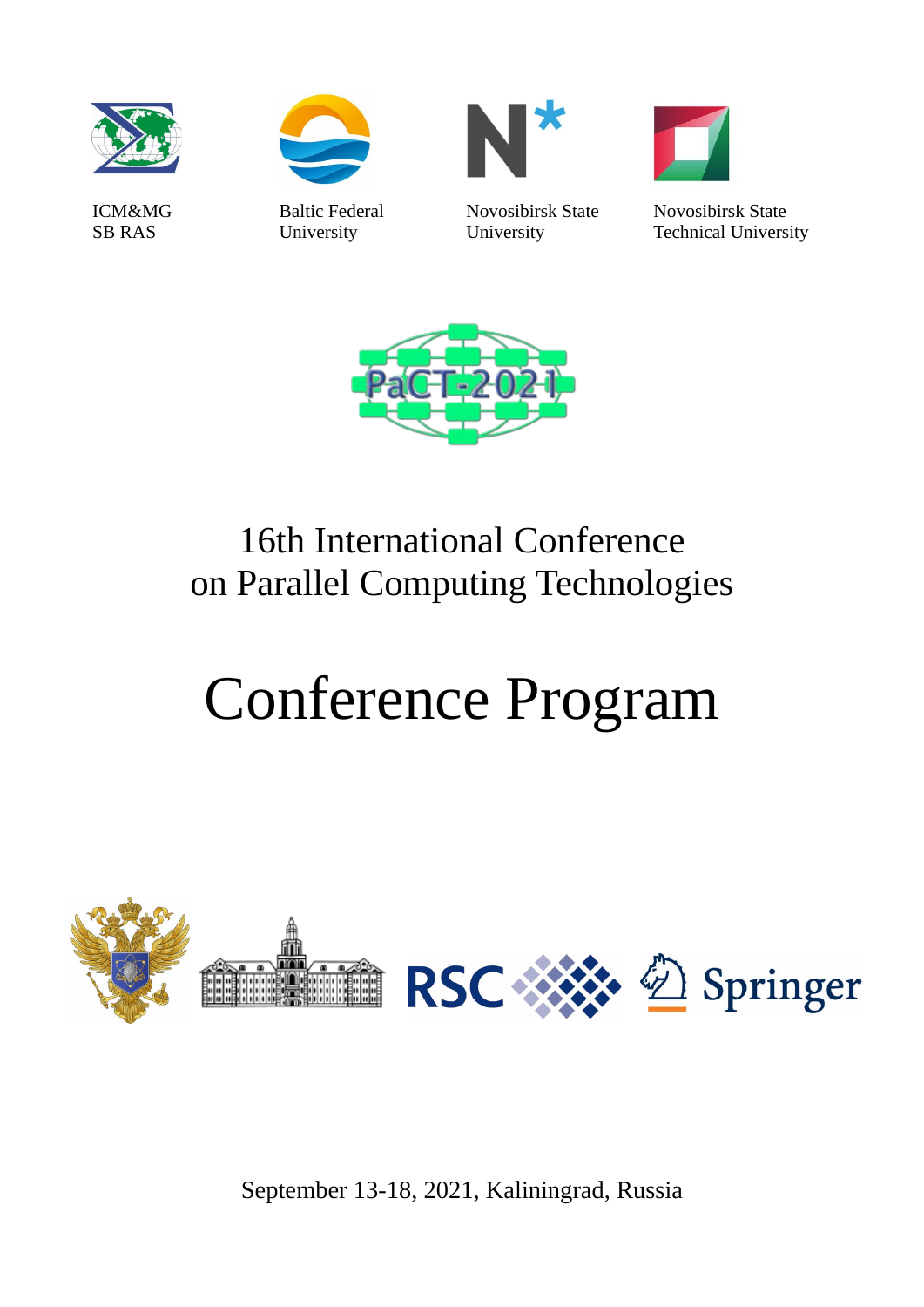#### **MONDAY, September 13**

## 18:30[1](#page-1-0) **Registration**

### 19:00 **PaCT-2021 WELCOME PARTY: Alexander Nevsky St., 14**

#### **TUESDAY, September 14**

8:00- Registration and Welcome Coffee, **Alexander Nevsky St., 14**

9:00

#### 9:00- 9:10 **OPENING SESSION**

| $9:10-$<br>10:40 | <b>JOB MANAGEMENT</b>                                                                                                                                                                                          | <b>Chair: Gennady Erokhin</b> |           |
|------------------|----------------------------------------------------------------------------------------------------------------------------------------------------------------------------------------------------------------|-------------------------------|-----------|
| $9:10-$<br>9:40  | Optimization of Resources Allocation in High Performance Distributed Computing<br>with Utilization Uncertainty<br>Victor Toporkov, Dmitry Yemelyanov, Maksim Grigorenko                                        |                               | $\rm K^2$ |
|                  | Influence of the execution time forecast accuracy on efficiency of scheduling jobs in a<br>9:40- distributed network of supercomputers<br>10:10 Artem Tikhomirov, Anton Baranov, Pavel Telegin, Boris Shabanov |                               | K         |
|                  | Performance estimation of a BOINC-based Desktop Grid for large-scale molecular                                                                                                                                 |                               |           |

10:10- docking

10:40 *Natalia Nikitina, Maxim Manzyuk, Crtomir Podlipnik, Marko Jukic* Video

#### 10:40- 11:00 **COFFEE BREAK**

| $11:00-$<br>12:30 | <b>COMPUTING SYSTEMS</b>                                                                                                                                                                                                          | <b>Chair: Victor Toporkov</b> |
|-------------------|-----------------------------------------------------------------------------------------------------------------------------------------------------------------------------------------------------------------------------------|-------------------------------|
| $11:00-$<br>11:30 | Composable Disaggregated Infrastructure for High performance computing<br>implemented with RSC BasIS orchestrator. An example of Intel distributed<br>asynchronous object storage (DAOS) deployment<br><b>Alexander Moskovsky</b> | Video                         |
|                   | Execution of NVRAM Programs with Persistent Stack<br>11:30- Vitaly Aksenov, Ohad Ben-Baruch, Danny Hendler, Ilya Kokorin, and Matan<br>12:00 Rusanovsky                                                                           | K                             |
| 12:30             | Deterministic OpenMP and the LBP Parallelizing Manycore Processor<br>12:00- Bernard Goossens, David Parello, Kenelm Louetsi                                                                                                       | Video                         |

<span id="page-1-0"></span><sup>1</sup> Kaliningrad time: (UTC+02:00)

<span id="page-1-1"></span><sup>2</sup> K – comes to Kaliningrad to participate, Video – participates remotely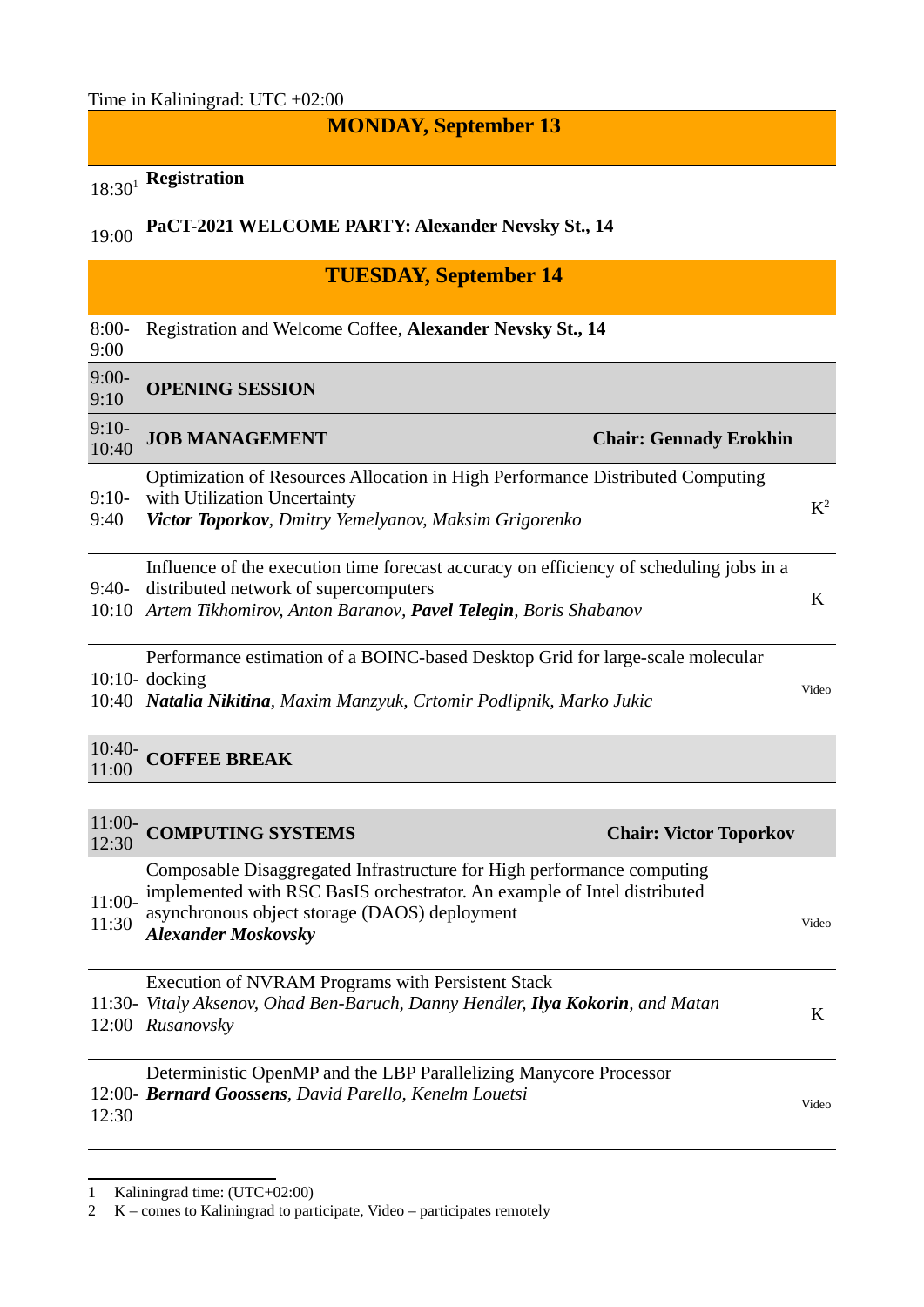## 12:30- 14:00 **FREE TIME**

| $14:00-$<br>15:30 | <b>TOOLS</b><br><b>Chair: Sergei Gorlatch</b>                                                                                              |       |
|-------------------|--------------------------------------------------------------------------------------------------------------------------------------------|-------|
| 14:00-<br>14:30   | A new model-based approach to performance comparison of MPI collective<br>algorithms, Emin Nuriyev, Alexey Lastovetsky                     | Video |
| 14:30-<br>15:00   | A Study on the Influence of Monitoring System Noise on MPI Collective Operations<br>A. A. Khudoleeva, K. S. Stefanov                       | Video |
| $15:00-$<br>15:30 | Additional Parallelization of Existing MPI Programs Using SAPFOR<br>Nikita Kataev, Alexander Kolganov                                      | Video |
| $15:30-$<br>16:00 | <b>COFFEE BREAK</b>                                                                                                                        |       |
| $16:00-$<br>17:30 | <b>ALGORITHMS</b><br><b>Chair: Maxim Gorodnichev</b>                                                                                       |       |
| 16:00-<br>16:30   | Consensus-Free Ledgers when Operations of Distinct Processes are Commutative<br>Davide Frey, Lucie Guillou, Michel Raynal, François Taïani | Video |
| 16:30-<br>17:00   | Mobile agents operating on a grid: some non-conventional issues in parallel computing<br>Linda Pagli, Fabrizio Luccio                      | Video |
| 17:00-<br>17:30   | <b>Optimal Concurrency for List-Based Sets</b><br>Vitaly Aksenov, Vincent Gramoli, Petr Kuznetsov, Di Shang, and Srivatsan Ravi            | Video |

#### TUTORIALS

| <b>Tutorial 1:</b> Building your own processors with High Level Synthesis tools. RISC-V |       |
|-----------------------------------------------------------------------------------------|-------|
| 18:00- cores defined in C++, synthesized for Zyng FPGA, tested on Pyng Z1/Z2 board      | Video |
| 19:30 Bernard Goossens                                                                  |       |

#### **WEDNESDAY, September 15**

| $9:00-10:30$      | <b>SYSTEMS PROGRAMMING</b>                                                                                                                   | <b>Chair: Vladislav Perepelkin</b> |  |
|-------------------|----------------------------------------------------------------------------------------------------------------------------------------------|------------------------------------|--|
| $9:00-$<br>$9:30$ | Design and Implementation of Highly Scalable Quantifiable Data Structures<br>Victor Cook, Christina Peterson, Zachary Painter, Damian Dechev |                                    |  |
|                   |                                                                                                                                              | .                                  |  |

9:30- System 10:00 *Nikolay Belyaev, Vladislav Perepelkin*<sup>K</sup> High-Efficiency Specialized Support for Dense Linear Algebra Arithmetic in LuNA

10:00- Resource-Independent Description of Information Graphs with Associative Operations Video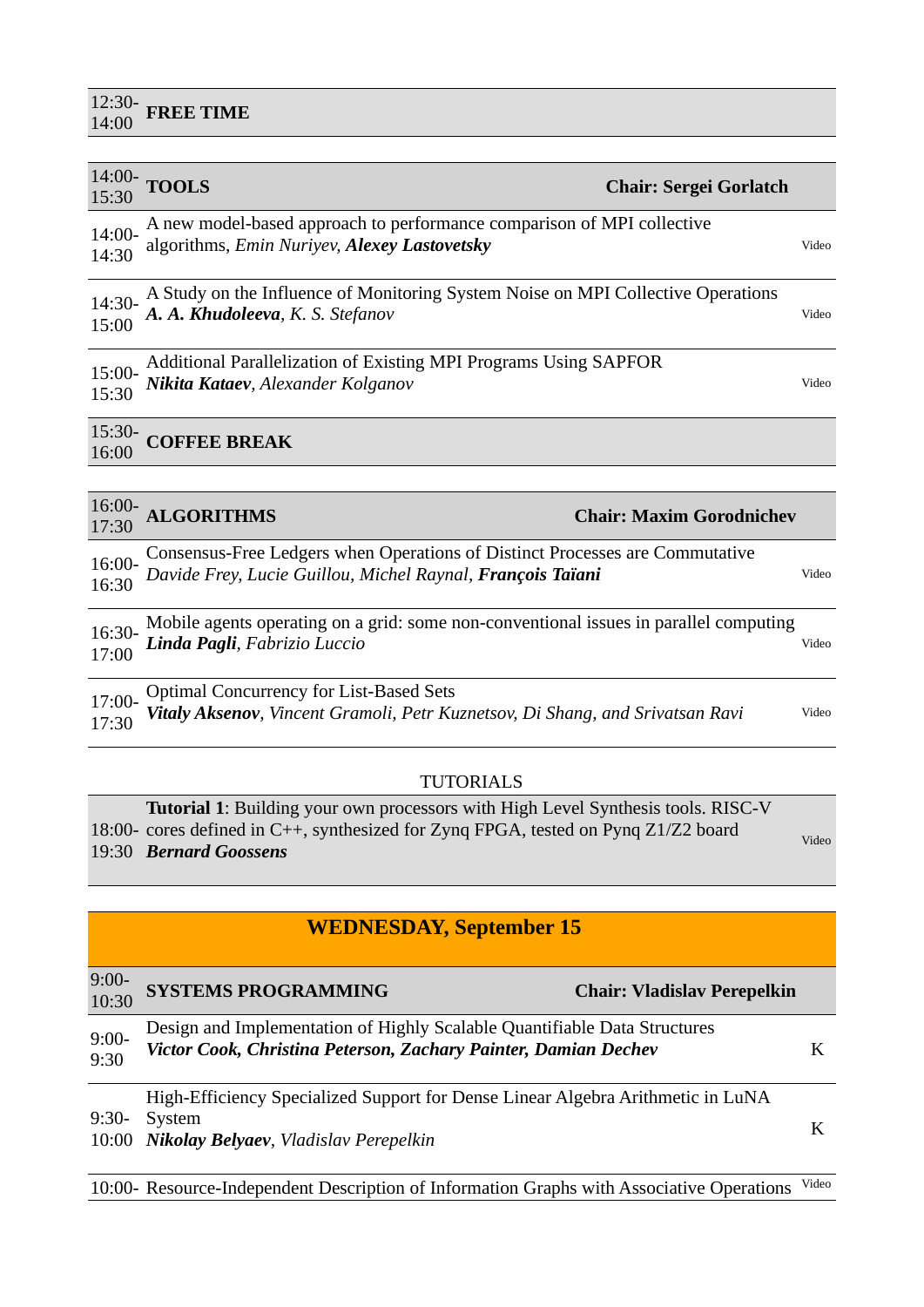10:30- 10:30- **COFFEE BREAK** 

|                    | 11:00- NUMERICAL PROBLEMS AND COMPUTING SYSTEMS I                                                                                                                          |       |
|--------------------|----------------------------------------------------------------------------------------------------------------------------------------------------------------------------|-------|
| 12:40              | <b>Chair: Victor Cook</b>                                                                                                                                                  |       |
| $11:00-$<br>11:25  | Sparse System Solution Methods For Complex Problems<br>Igor Konshin and Kirill Terekhov                                                                                    | K     |
| 11:50              | Parallelization of Robust Multigrid Technique using OpenMP technology<br>11:25- Sergey Martynenko, Weixing Zhou, İskender Gökalp, Vladimir Bakhtin, and Pavel<br>Toktaliev | Video |
| $11:50-$<br>12:15  | Evaluating the performance of Kunpeng 920 processors on modern HPC applications<br>Ilya Afanasyev, Dmitry Lichmanov                                                        | K     |
|                    | 12:15- Scalability Issues in FFT Computation<br>12:40 Alan Ayala, Stanimire Tomov, Miroslav Stoyanov, and Jack Dongarra                                                    | Video |
| $12 - 40$<br>14:00 | FREE TIME                                                                                                                                                                  |       |

| 14:00- NUMERICAL PROBLEMS AND COMPUTING SYSTEMS II<br>15:30                                                                                                                                                                  | <b>Chair: Alexey Lastovetsky</b> |
|------------------------------------------------------------------------------------------------------------------------------------------------------------------------------------------------------------------------------|----------------------------------|
| Implicit Data Layout Optimization for Portable Parallel Programming in C++<br>$14:00-$<br>Vladyslav Kucher, Sergei Gorlatch<br>14:30                                                                                         | Video                            |
| 14:30- On Defragmentation Algorithms for GPU-native Octree-Based AMR Grids<br>15:00 Pavel Pavlukhin, Igor Menshov                                                                                                            | Video                            |
| High Performance Implementation of Boris Particle Pusher on DPC++. A First Look at<br>$15:00-$ one $API$<br>Valentin Volokitin, Alexey Bashinov, Evgeny Emenko, Arkady Gonoskov, and <b>Iosif</b><br>15:30<br><b>Meyerov</b> | Video                            |
| $15:30-$<br><b>COFFEE BREAK</b><br>16:00                                                                                                                                                                                     |                                  |

| $16:00-$ APPLICATIONS 17:30<br><b>Chair: Iosif Meyerov</b>                                                                                                                  |       |
|-----------------------------------------------------------------------------------------------------------------------------------------------------------------------------|-------|
| Efficient Cluster Parallelization Technology for Aerothermodynamics Problems<br>16:00-<br>16:30 Oleg Bessonov                                                               | Video |
| Computational aspects of solving grid equations in heterogeneous computing systems<br>16.20 Alexander Sukhinov Vladimir Litvinov Alexander Chistyakov Alla Nikiting Natalia |       |

16:30- *Alexander Sukhinov, Vladimir Litvinov, Alexander Chistyakov, Alla Nikitina, Natalia*  17:00 *Gracheva, and Nelli Rudenko* Video Video Video Video Video Video Video Video Video Video Video Video Video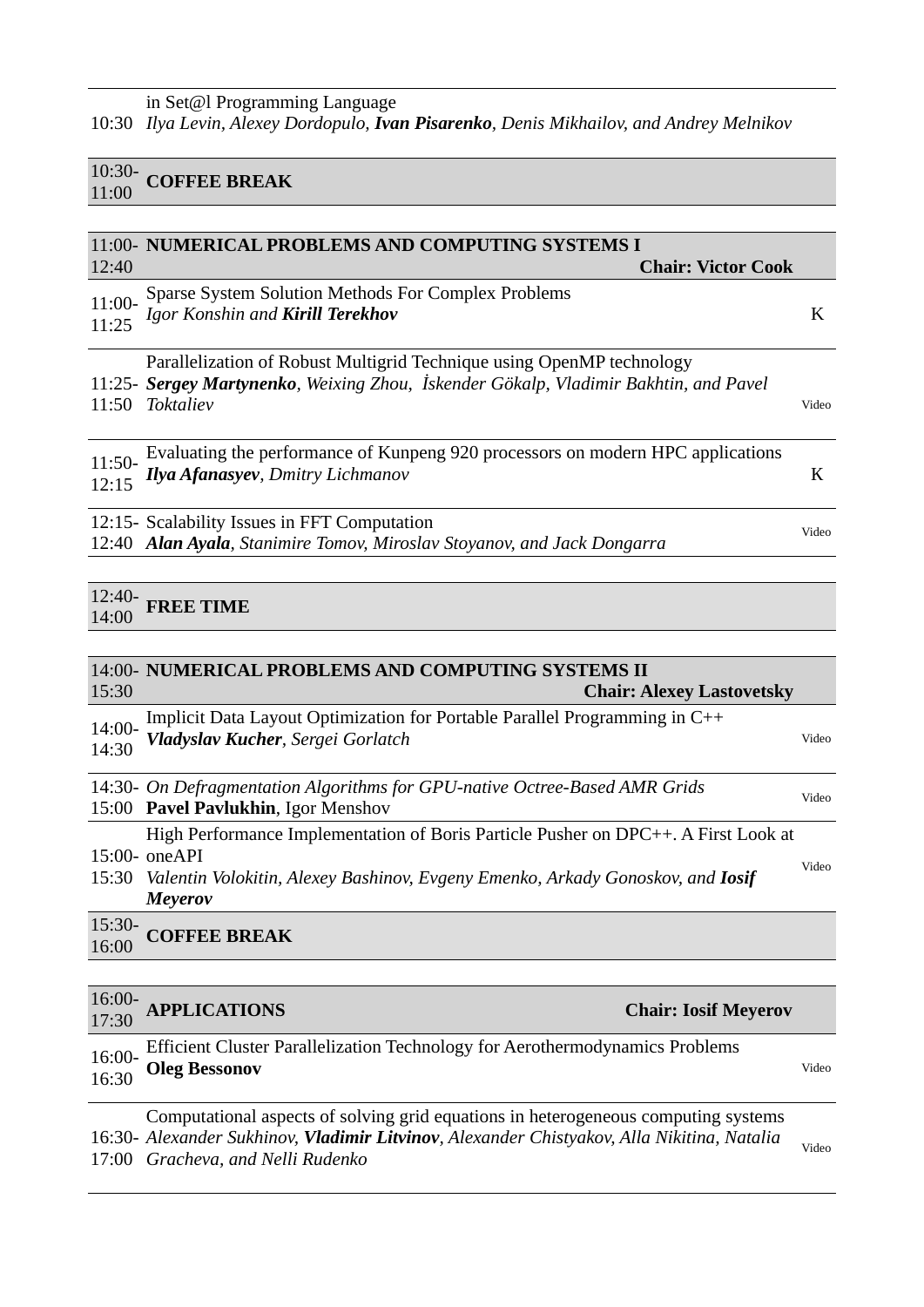#### TUTORIALS

18:00- cores defined in C++, synthesized for Zynq FPGA, tested on Pynq Z1/Z2 board 19:30 Bernard Goossens **Tutorial 2**: Building your own processors with High Level Synthesis tools. RISC-V *Bernard Goossens* Video

#### **THURSDAY, September 16**

#### **SOCIAL DAY**

City Tour and Excursion to the Curonian Spit

| <b>FRIDAY, September 17</b> |                                                                                                                                                                                                                                          |       |
|-----------------------------|------------------------------------------------------------------------------------------------------------------------------------------------------------------------------------------------------------------------------------------|-------|
| $9:00-$<br>10:40            | <b>COMPUTING SERVICES</b><br><b>Chair: Vladislav Perepelkin</b>                                                                                                                                                                          |       |
| $9:00-$<br>9:25             | Implementing autonomic Internet of Things ecosystems - practical consideration<br>Kumar Nalinaksh, Piotr Lewandowski, Maria Ganzha, Marcin Paprzycki, Wiesław<br>Pawłowski, and Katarzyna Wasielewska-Michniewska                        | Video |
| $9:25-$<br>9:50             | Information-Analytical System to Support the Solution of Compute-Intensive<br>Problems of Mathematical Physics on Supercomputers<br>Yury Zagorulko, Galina Zagorulko, Alexey Snytnikov, Boris Glinskiy, and Vladimir<br>Shestakov        | Video |
| $9:50-$<br>10:15            | Parallel Computations in Integrated Environment of Engineering Modeling and Global<br>Optimization<br>Victor Gergel, Vladimir Grishagin, Alexei Liniov, and Sergey Shumikhin                                                             | Video |
| 10:40                       | The web platform for storing biotechnologically significant properties of bacterial<br>$10:15$ - strains<br>Aleksey M. Mukhin, Fedor V. Kazantsev, Alexandra I. Klimenko, Tatiana N. Lakhova,<br>Pavel S. Demenkov, and Sergey A. Lashin | Video |

10:40- 10:40- **COFFEE BREAK** 

| 11:10- CELLULAR AUTOMATA $12:10$                                                  | <b>Chair: Anastasia Kireeva</b> |       |  |
|-----------------------------------------------------------------------------------|---------------------------------|-------|--|
| 11:10- Minimal Covering of the Space by Domino Tiles                              |                                 | Video |  |
| 11:40 Rolf Hoffmann, Dominique Désérable, and Franciszek Seredyński               |                                 |       |  |
| Application of the Generalized Extremal Optimization and Sandpile Model in Search |                                 |       |  |
| 11:40- for the Airborne Contaminant Source                                        |                                 | Video |  |
| 12:10 Mirosław Szaban, Anna Wawrzynczak, Monika Berendt-Marchel, and Lukasz       |                                 |       |  |
| Marchel                                                                           |                                 |       |  |

| $12:10-$<br><b>FREE TIME</b><br>14:00 |  |
|---------------------------------------|--|
|                                       |  |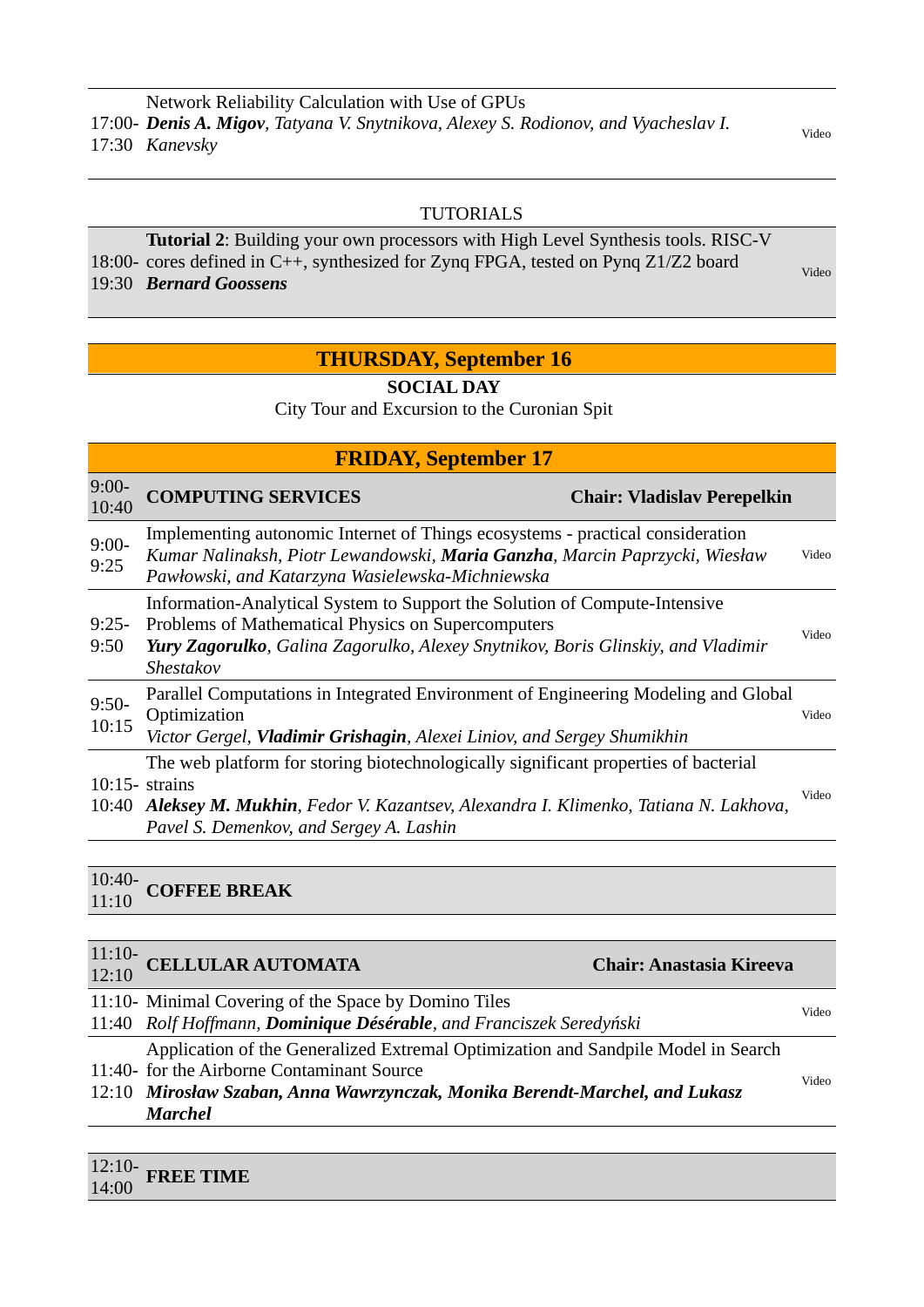#### 14:00- **NUMERICAL PROBLEMS AND COMPUTING SYSTEMS II**  15:30  **Chair: Sergey Kireev** 14:00- 1<del>4:00 *Anton Ivanov*, *Anastasia Perepelkina* di participale di participale di video video video video video video video video video video video video video video video video video video video video video video video vid</del> 14:00- Zipped Data Structure for Adaptive Mesh Refinement 14:30- *Automatic Parallel Tiled Code Generation Based on Dependence Approximation* 15:00 *Wlodzimierz Bielecki, Maciej Poliwoda* Video 15:00 Heterogeneous Multicore and Many-core Platforms -15:30 *Gerassimos Barlas* Video Optimized Hybrid Execution of Dense Matrix-Matrix Multiplication on Clusters of 15:30-

16:00 **COFFEE BREAK**

| $16:00-$<br>17:30 | <b>SYSTEMS PROGRAMMING</b>                                                                                                                                                               | <b>Chair: Gennady Erokhin</b> |
|-------------------|------------------------------------------------------------------------------------------------------------------------------------------------------------------------------------------|-------------------------------|
|                   | Precompiler for the ACELAN-COMPOS package solvers<br>16:00- Aleksandr Vasilenko, Vadim Veselovskiy, Elena Metelitsa, Nikita Zhivykh, Boris<br>16:30 Steinberg, and <b>Oleg Steinberg</b> | Video                         |
|                   | High-level synthesis of scalable solutions from C-programs for reconfigurable<br>16:30- computer systems<br>17:00 A.I. Dordopulo, I.I. Levin, V.A. Gudkov, and A.A. Gulenok              | Video                         |
| 17:00-<br>17:30   | Trace-Based Optimization of Fragmented Programs Execution in LuNA System<br>Victor Malyshkin, Vladislav Perepelkin                                                                       | K                             |
| $17:30-$<br>17:40 | <b>CLOSING SESSION</b>                                                                                                                                                                   |                               |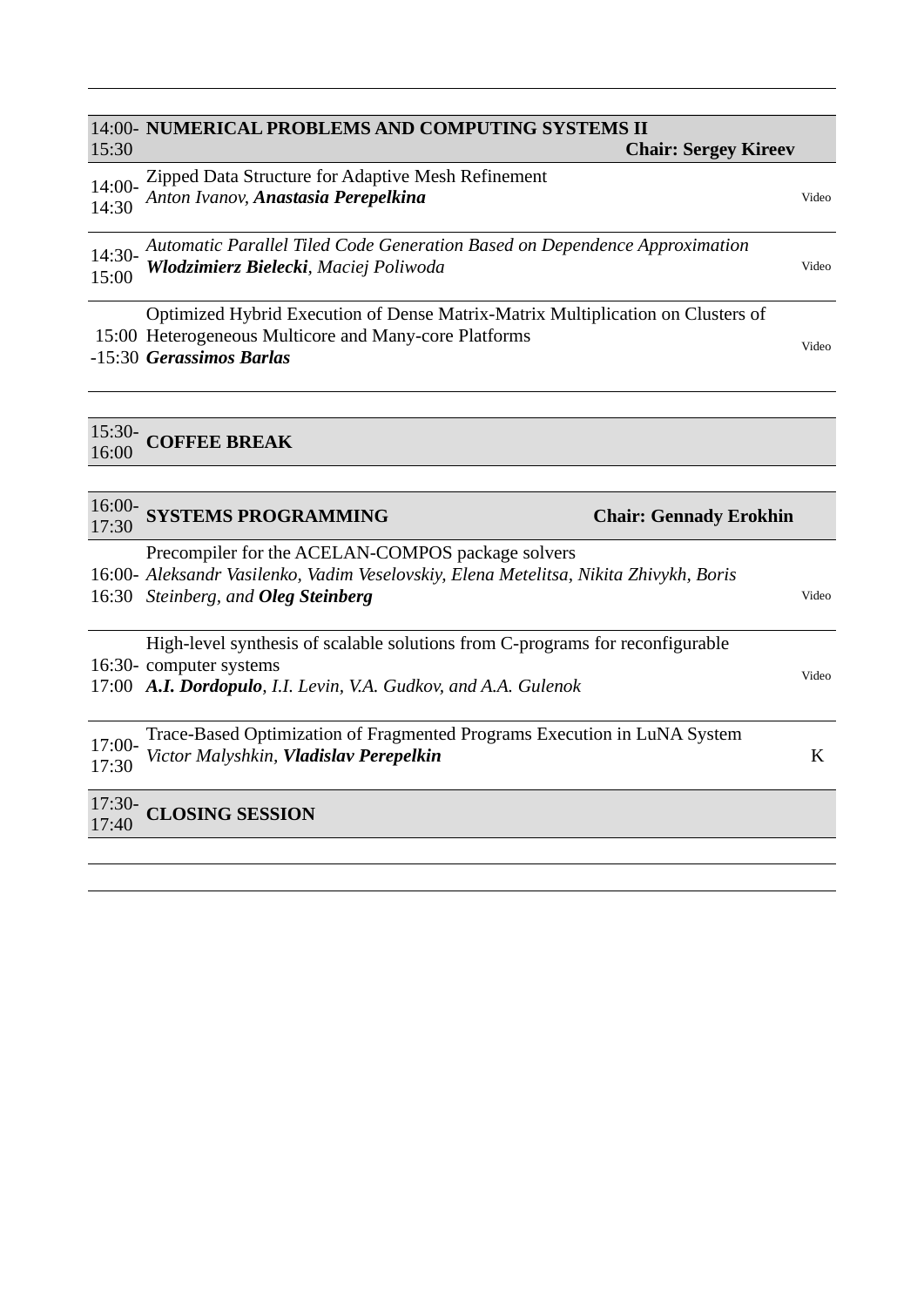#### **Organizers**

- The Institute of Computational Mathematics and Mathematical Geophysics (Russian Academy of Sciences, Novosibirsk, Russia)
- Immanuel Kant Baltic Federal University
- Novosibirsk State University
- Novosibirsk State Technical University

#### Sponsors

- Russian Academy of Sciences
- Ministry of Science and Higher Education of the Russian Federation
- RSC Group

#### Proceedings

Accepted papers are published in the Vol. 12942 of the Springer's Lecture Notes in nhComputer Science (LNCS) series

#### Program Committee

- Victor Malyshkin, professor, head of the Supercomputer Software Department, Institute of Computational Mathematics and Mathematical Geophysics, Russian Academy of Sciences, Co-Chairman
- Gennady N. Erokhin, Doctor of Physics and Mathematics, professor, director of Research Institute of Applied Informatics and Mathematical Geophysics, Immanuel Kant Baltic Federal University, Kaliningrad, Russia
- Sergey Abramov, head of the Program Systems Institute, Russian Academy of Sciences
- Darkhan Akhmed-Zaki, rector of Astana IT University, Nursultan, Kazakhstan, professor at al-Farabi Kazakh National University, Almaty, Kazakhstan
- Farhad Arbab, head of Foundations of Software Technology Cluster, Leids University Foundation professor, Leiden Institute for Advanced Computer Science & Centre for Mathematics and Computer Science, Netherlands
- Jan Baetens, Department of Mathematical Modelling, Statistics and Bioinformatics, Faculty of Bioscience Engineering, Ghent University, Belgium
- Stefania Bandini, director of Complex Systems & Artificial Intelligence Research Center, director of the PhD School in Computer Science, University of Milano-Bicocca, Italy
- Thomas Casavant, director of the UI Center for Bioinformatics and Computational Biology, director of the ECE Parallel Processing Laboratory, professor, University of Iowa, USA
- Pierpaolo Degano, professor of the Department of Computer Science, director of the PhD program in Computer Science, University of Pisa, Italy
- Dominique Désérable, head of the research group "Cellular Automata in Hydrogeomechanics", Laboratory of Civil and Mechanical Engineering (LGCGM), National Institute for Applied Sciences, Rennes, France
- Hugues Fauconnier, professor, head of computer science department (UFR), University of Paris, The Research Institute on the Foundations of Computer Science (IRIF)
- Thomas Fahringer, professor, head of the Distributed and Parallel Systems Group, Research Centre High Performance Computing (FZ HPC), Institute of Computer Science, University of Innsbruck
- Victor Gergel, professor, dean of Computational Mathematics and Cybernetics department, Lobachevsky State University of Nizhni Novgorod
- Juan Manuel Cebrián González, senior researcher at DITEC, University of Murcia
- Bernard Goossens, professor, University of Perpignan, France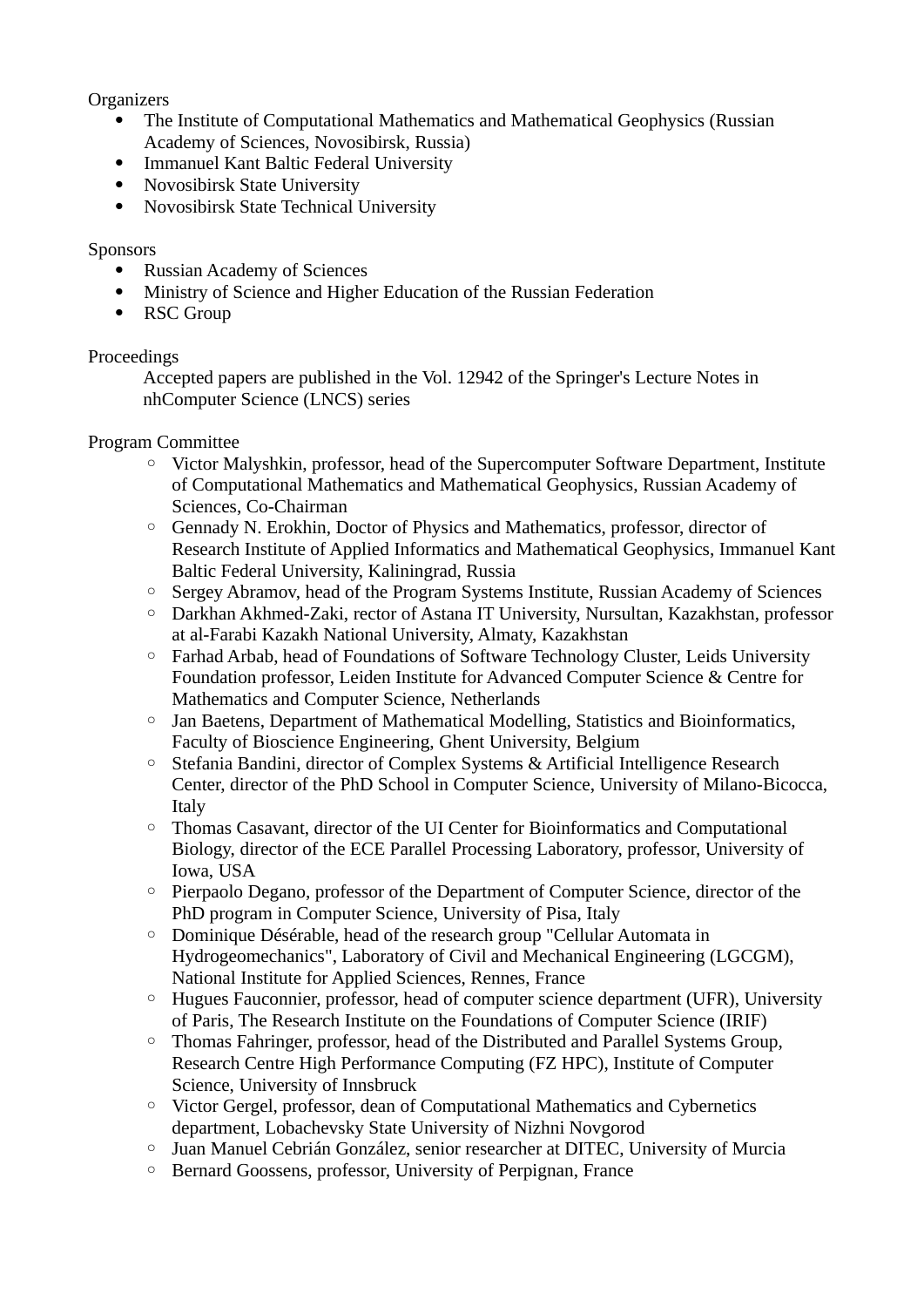- Sergei Gorlatch, professor of Computer Science, Institute of Computer Science, University of Muenster, Germany
- Yuri Karpov, professor, Peter the Great St.Petersburg Polytechnic University, Russia
- Alexey Lastovetsky, founding director of the Heterogeneous Computing Laboratory, senior lecturer, School of Computer Science and Informatics, University College Dublin, Ireland
- Jie Li, professor, Faculty of Engineering, Information and Systems, University of Tsukuba, Japan
- Thomas Ludwig, director of German Climate Computing Center, professor, University of Hamburg, Germany
- Giancarlo Mauri, director of Department of Computer Science, Systems and Communications, professor, University of Milano-Bicocca, Italy
- Igor Menshov, Keldysh Institute for Applied Mathematics, Russian Academy of Sciences, Moscow, Russia
- Nikolay Mirenkov, special honorary professor, University of Aizu, Japan
- Marcin Paprzycki, associate professor, Systems Research Institute, Polish Academy of Sciences, Poland
- Dana Petcu, director of Institute e-Austria Timisoara, professor at Computer Science Department, West University of Timisoara, Romania
- Viktor Prasanna, director of the Center for Energy Informatics, executive director of USC-Infosys Center for Advanced Software Technologies, professor, University of Southern California, USA
- Michel Raynal, professor of Computer Science, Research Institute in Computer Science and Random Systems, Rennes, France
- Bernard Roux, director of Research at CNRS, professor, Laboratoire de Mécanique, Modélisation & Procédés Propres, National Center for Scientific Research, France
- Waleed W. Smari, Ball Aerospace & Technologies Corp., Ohio, USA
- Uwe Schwiegelshohn, professor of computer engineering, TU Dortmund University, Germany
- Victor Toporkov, professor, head of the Department of Computing Technologies, National Research University "Moscow Power Engineering Institute", Russia
- Carsten Trinitis, professor, head of the research group "Parallel and Distributed Architectures", head of system administration, Technical University of Munich, Germany, professor for Distributed Computing, University of Bedfordshire, United Kingdom
- Roman Wyrzykowski, head of the Institute of Computer and Information Sciences, director of Metropolitan Area Network, professor of Computer Science, Czestochowa University of Technology, Poland

#### Organizing Committee

Co-Chairmen:

- Victor Malyshkin, professor, head of the Supercomputer Software Department, Institute of Computational Mathematics and Mathematical Geophysics, Russian Academy of **Sciences**
- Maksim Demin, Vice-Rector for Research and Innovation, Immanuel Kant Baltic Federal University, Kaliningrad, Russia
- Gennady N. Erokhin, Doctor of Physics and Mathematics, professor, director of Research Institute of Applied Informatics and Mathematical Geophysics, Immanuel Kant Baltic Federal University, Kaliningrad, Russia

Novosibirsk organizing committee: